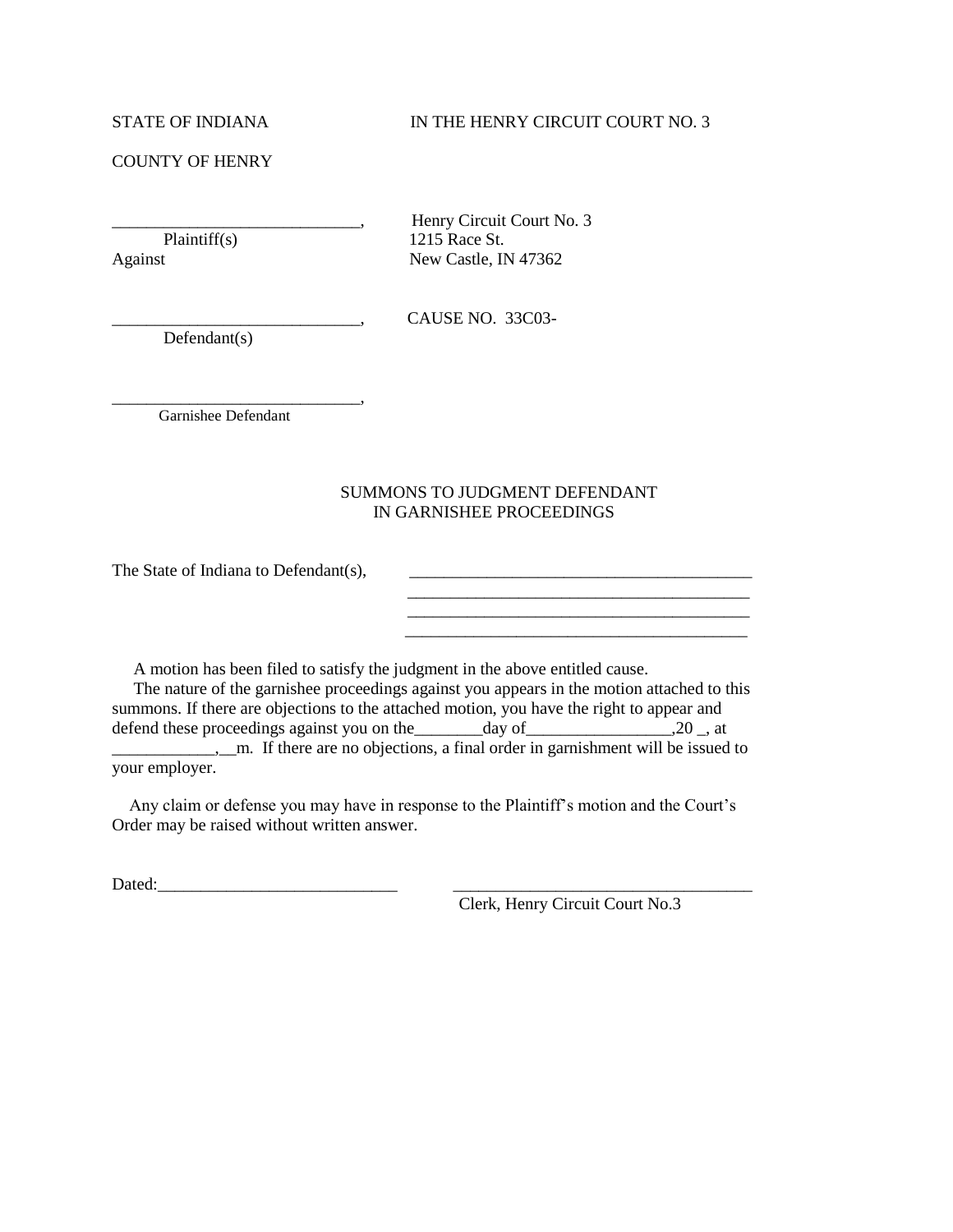#### COUNTY OF HENRY

\_\_\_\_\_\_\_\_\_\_\_\_\_\_\_\_\_\_\_\_\_\_\_\_\_\_\_\_\_\_\_, Henry Circuit Court No. 3 Plaintiff(s) 1215 Race St. New Castle, IN 47362

 $\begin{array}{ccc}\n\text{CAUSE NO. } 33 \text{CO}3-\end{array}$ 

Defendant(s)

#### SUMMONS TO GARNISHEE DEFENDANT

The State of Indiana to Garnishee Defendant(s),

 You have been named by the person named "Plaintiff(s)", stated above as Garnishee Defendant(s).

 $\overline{\phantom{a}}$  , and the contract of the contract of the contract of the contract of the contract of the contract of the contract of the contract of the contract of the contract of the contract of the contract of the contrac

 The nature of the proceedings against you appears in the motion and order of the Court attached to this summons. Failure to Comply with the order of the Court, attached hereto, may result in contempt.

 You have been ordered by the Court to answer interrogatories as to whether or not Defendant,\_\_\_\_\_\_\_\_\_\_\_\_\_\_\_\_\_\_\_\_\_\_\_\_\_\_,is employed by you. Failure to do so may result in a default judgment against with respect thereto. Any claim or defense you may have in response to the Plaintiff's motion and the Court's order may be raised without answer. You are to return the interrogatories by\_\_\_\_\_\_\_\_\_\_\_\_\_\_\_\_\_\_\_\_\_\_\_\_\_\_\_.

Dated:\_\_\_\_\_\_\_\_\_\_\_\_\_\_\_\_\_\_\_\_\_\_\_\_\_\_\_ \_\_\_\_\_\_\_\_\_\_\_\_\_\_\_\_\_\_\_\_\_\_\_\_\_\_\_\_\_\_\_\_\_

Clerk, Henry Circuit Court No. 3

\_\_\_\_\_\_\_\_\_\_\_\_\_\_\_\_\_\_\_\_\_\_\_\_\_\_\_\_\_\_\_\_\_\_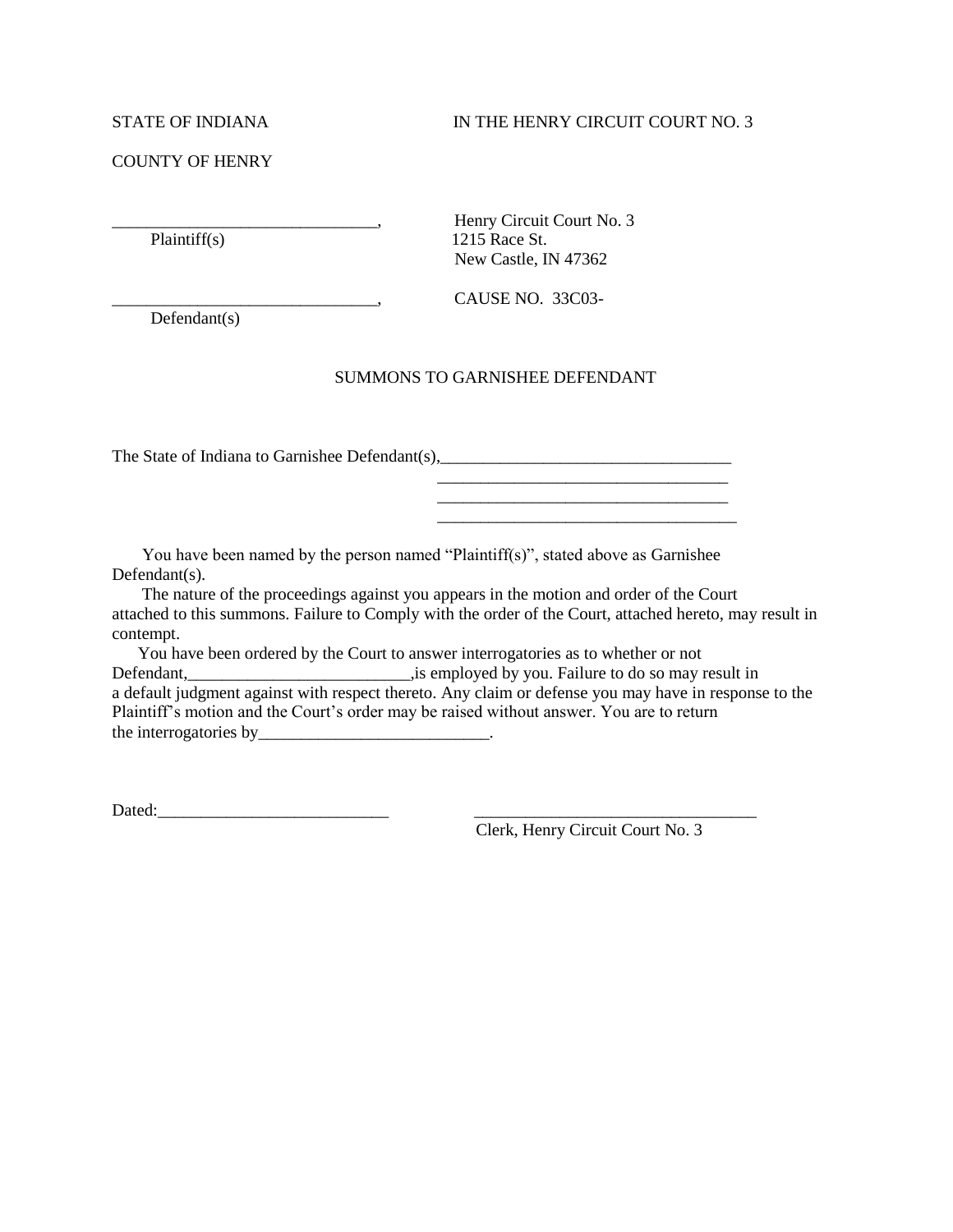### COUNTY OF HENRY

Against

Judgement-Defendant

Henry Circuit Court No. 3 Plaintiff(s) 1215 Race St. New Castle, IN 47362

\_\_\_\_\_\_\_\_\_\_\_\_\_\_\_\_\_\_\_\_\_\_\_\_\_\_\_\_\_\_, CAUSE NO. 33C03-

\_\_\_\_\_\_\_\_\_\_\_\_\_\_\_\_\_\_\_\_\_\_\_\_\_\_\_\_\_\_, Garnishee-Defendant

# MOTION TO ENFORCE JUDGMENT BY PROCEEDINGS SUPPLEMENTAL TO EXECUTION

1. Plaintiff(s) is the owner of a judgment against the judgment defendant(s),

and a balance owing of the same stated and a balance owing of  $\alpha$ \$ and court costs.

2. Plaintiff(s) believe that levy of execution against the judgment-defendant(s) will not satisfy the judgment.

3. Plaintiff(s) believe that garnishee-defendant(s) has or hereafter will hold property of, or will owe the judgment-defendant(s) wages, salaries or commissions, which are subject to proceedings supplemental to execution.

4. Plaintiff(s) request that garnishee-defendant be ordered by the Court to answer interrogatories submitted with and attached to this motion concerning such assets.

5. Plaintiff(s) moves that the judgment-defendant(s) be summoned to appear before the Court to answer as to his non-exempt property subject to execution and proceedings supplemental to execution.

I affirm under the penalties of perjury that the foregoing representations are true.

 $\frac{1}{\sqrt{2\pi}}$  , which is a set of the set of the set of the set of the set of the set of the set of the set of the set of the set of the set of the set of the set of the set of the set of the set of the set of the set of

Plaintiff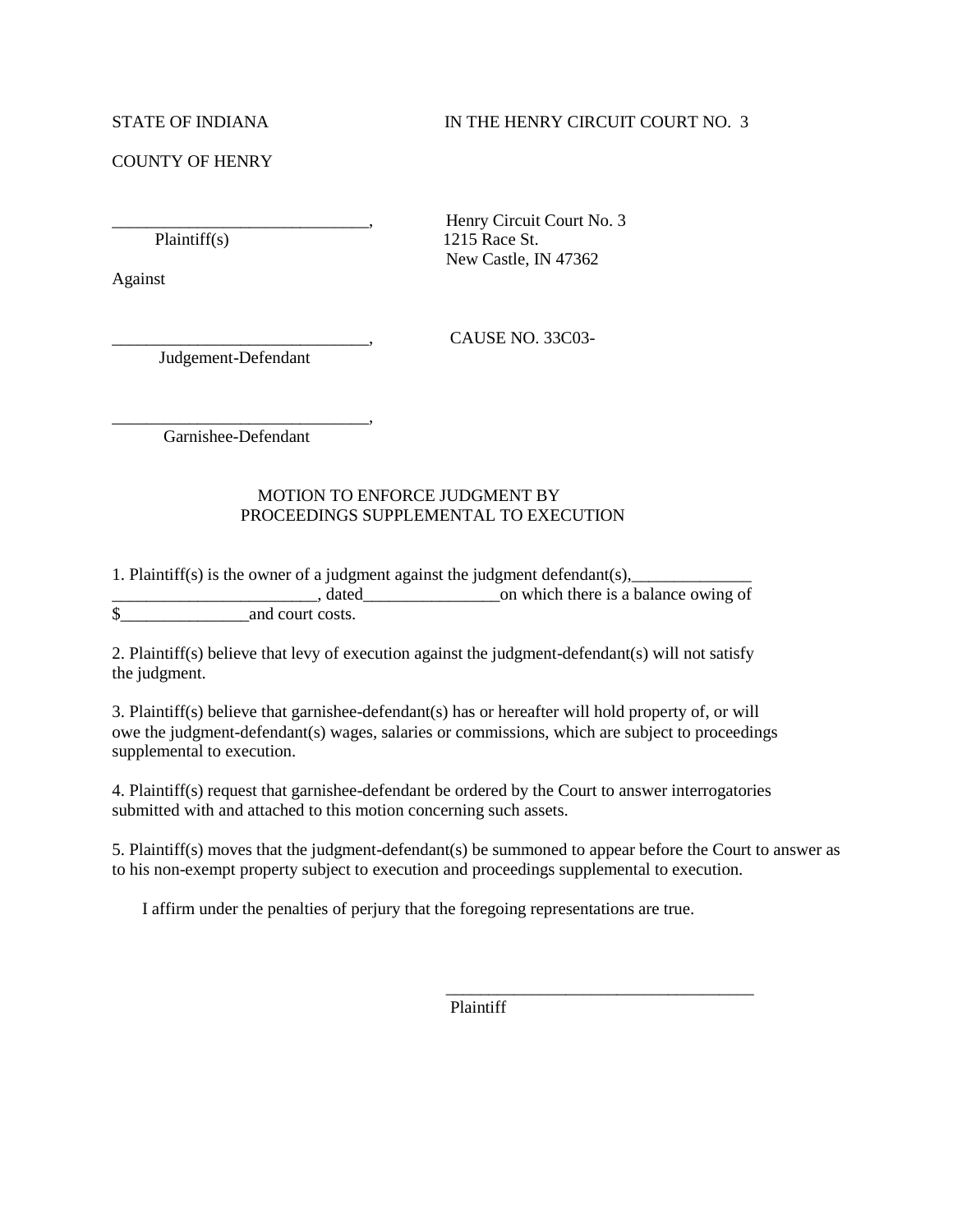COUNTY OF HENRY

\_\_\_\_\_\_\_\_\_\_\_\_\_\_\_\_\_\_\_\_\_\_\_\_\_, Henry Circuit Court No. 3 Plaintiff(s) 1215 Race St. New Castle, IN 47362

Against

\_\_\_\_\_\_\_\_\_\_\_\_\_\_\_\_\_\_\_\_\_\_\_\_\_, CAUSE NO. 33C03-

Defendant(s)

\_\_\_\_\_\_\_\_\_\_\_\_\_\_\_\_\_\_\_\_\_\_\_\_\_, Garnishee-Defendant

#### ORDER TO ANSWER INTERROGATORIES

 Comes now the Plaintiff(s) herein, Judgment-Creditor(s) in the above captioned matter and files Motion to Enforce Judgment by Proceedings Supplemental to Execution (H.I.), and submits interrogatories to be answered by Garnishee-Defendant,\_\_\_\_\_\_\_\_\_\_\_\_\_\_\_\_\_\_\_\_\_\_\_\_, pursuant to law, and the Court having considered same, now orders said Garnishee-Defendant to answer said interrogatories under oath and return same to the Henry Circuit Court No. 3 in person or by mail, on or before the  $\qquad \qquad \text{day of} \qquad \qquad .20 \qquad .$ 

 $\overline{\phantom{a}}$  , and the contract of the contract of the contract of the contract of the contract of the contract of the contract of the contract of the contract of the contract of the contract of the contract of the contrac

Dated this  $\_\_\_\_\_\_\_\$  day of  $\_\_\_\_\_\_\_\_\$ 

Judge, Henry Circuit Court No. 3